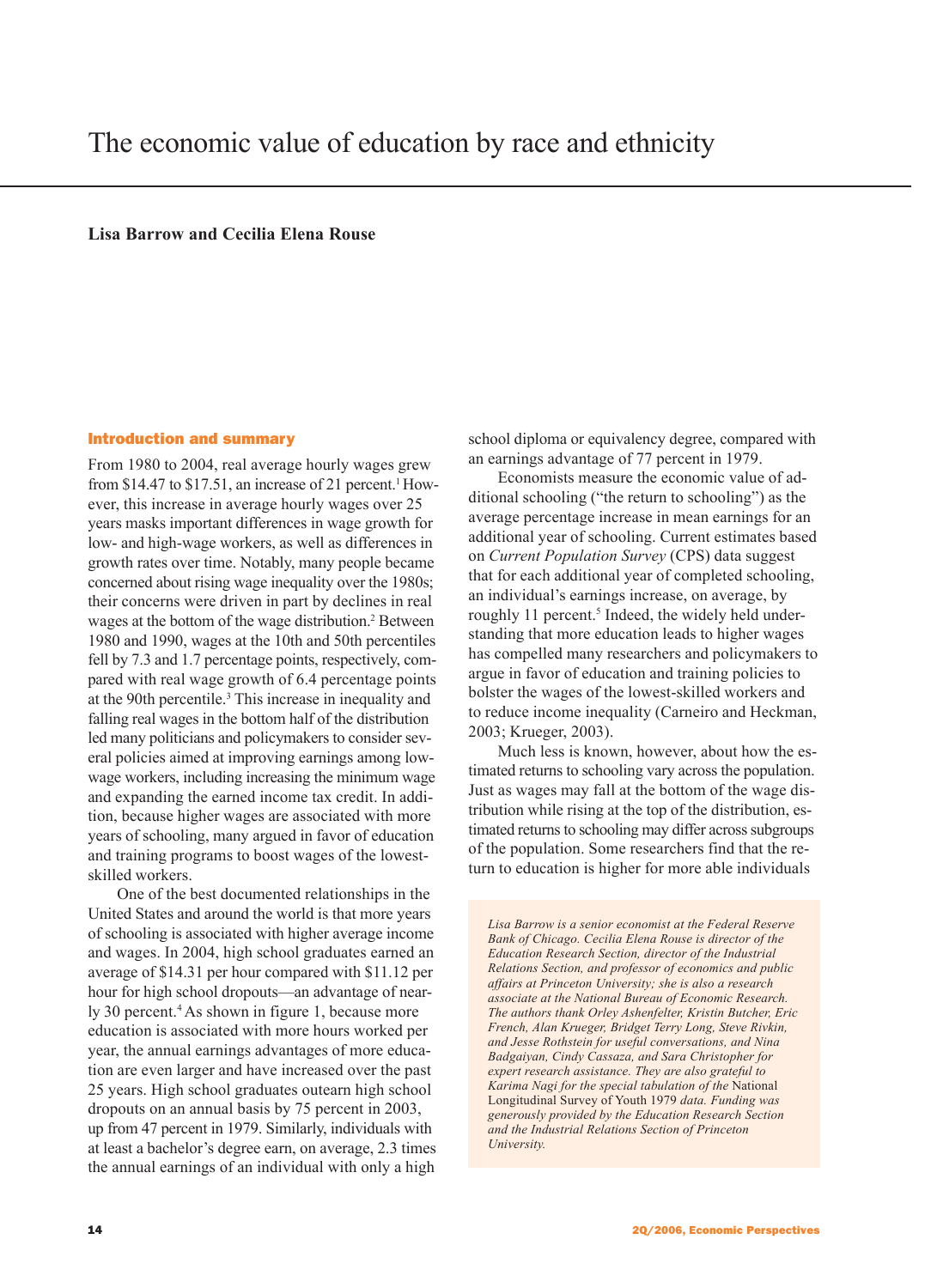

(for example, Carneiro, Heckman, and Vytlacil, 2003; Taber, 2001). Others find no consistent evidence that the returns to schooling are higher for individuals that come from more advantaged families (for example, Altonji and Dunn, 1996; Ashenfelter and Rouse, 2000), and in fact, they provide some evidence that the return may be *higher* for more disadvantaged individuals (Ashenfelter and Rouse, 2000). And yet, much social policy hinges on what we believe to be the value of education for individuals. In particular, policies aimed at increasing incomes of the lowest-skilled members of society by increasing their education will not either improve their economic well-being or decrease inequality if their returns to schooling are low.

In this article, we provide further evidence on the variation in returns to schooling in the population by examining whether the benefits vary by race and ethnicity of the individual. We do so by estimating the return to schooling using the U.S. Decennial Census, as well as the *National Longitudinal Surveys of Young Men and Young Women* and the *National Longitudinal Survey of Youth 1979* (NLSY79). We find that the return to schooling is relatively constant across racial and ethnic groups, even controlling for ability and measurement error biases. As a result, policies that increase education among the low-skilled, who are disproportionately African American and Hispanic, have a good possibility of increasing economic wellbeing and reducing inequality.

# Empirical framework

### *Basic specification*

In order to estimate the relationship between schooling and income, we follow Mincer (1974) by regressing the (natural) logarithm of the hourly wage  $(\ln w_i)$  of individual *i* of race or ethnicity  $j$  on years of completed schooling  $(S_{i,j})$ , controlling for explanatory variables such as potential experience or age,<sup>6</sup> sex, race, and geographic region of the country  $(X_{ii})$ . As such we estimate:

1) 
$$
\ln w_{ij} = \alpha_j + \beta_j S_{ij} + X_{ij} \gamma_j + \varepsilon_{ij},
$$

for which  $\varepsilon_{ii}$  is an error term. The coefficient on the schooling variable  $(\beta_j)$  is interpreted as the percentage increase in the hourly wage associated with one additional year of schooling and is referred to as the return to schooling.

Related to many of the econometric issues raised in the next section is the question of why we may or may not expect to find differences in the estimated return to schooling by race or ethnicity; that is, why  $\beta_j$  may vary by *j*. If we begin by assuming that equation 1 represents the true relationship between wages and schooling and that differences in educational attainment occur randomly, then a constant β*j* (β*<sup>j</sup>* = β) implies that we should estimate the same return to schooling for any subgroup of the population. However, even if  $\beta_j$  is constant, we may observe different estimates of the return to schooling for different subgroups if the number of years of completed schooling is a poor proxy for human capital due to differences in school quality and if average school quality varies systematically by race.

Alternatively,  $\beta_j$  may not be constant. For example, the return to schooling may depend on the level of education. In this case, estimating returns to schooling for subgroups of the population with different levels of education (on average) will generate different estimates of the return to schooling. Further, it is important to keep in mind that differences in educational attainment do not occur randomly in the population but instead arise from individuals' decisions. A simple model of optimal schooling investment as in Becker (1967) and Card (2001) predicts that differences in optimal schooling choice arise from differences in the benefits and/or costs of obtaining additional schooling. As a result, individual differences in costs or expected benefits that vary systematically by subgroup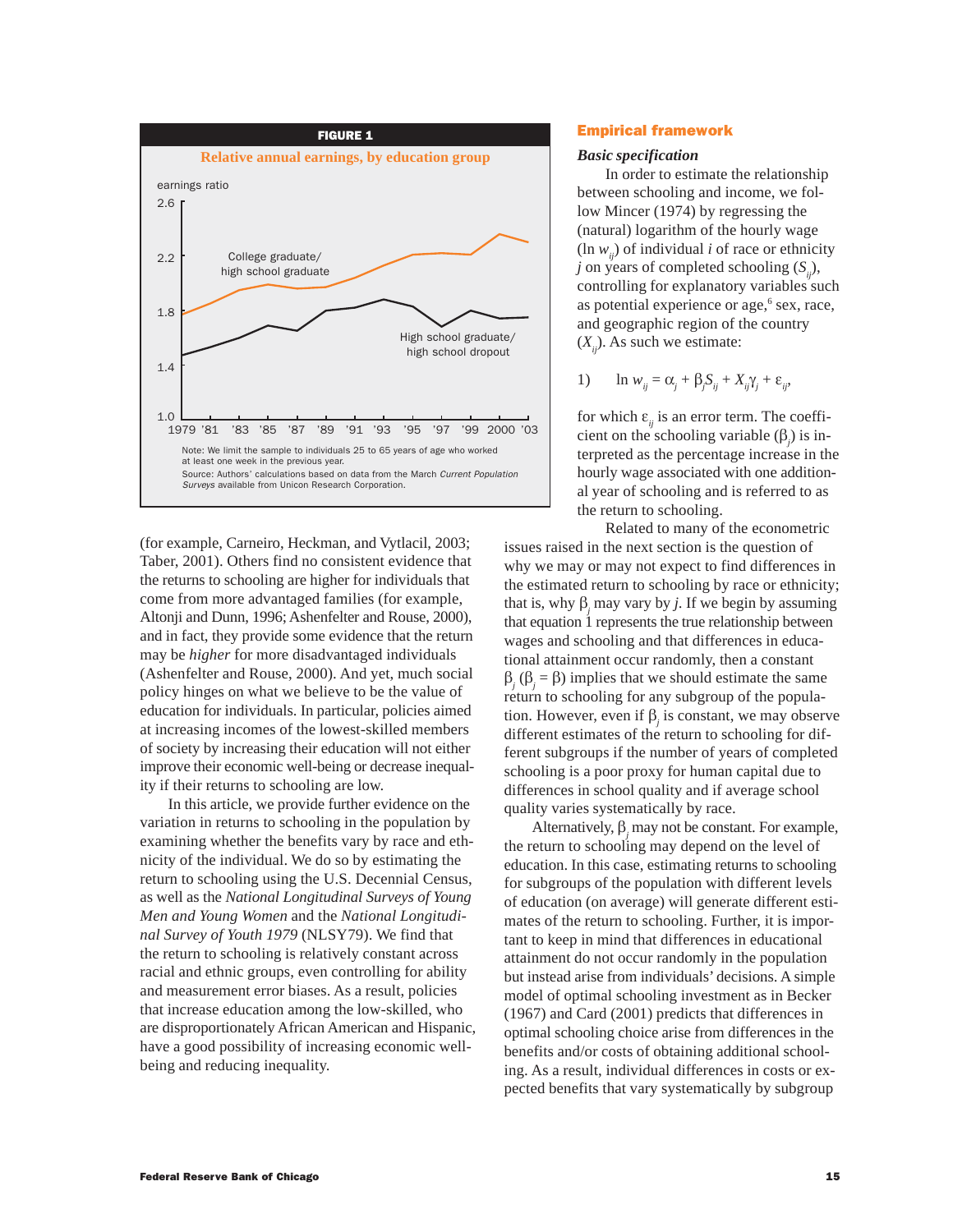may generate differing returns to schooling estimates for different subgroups. For example, assuming that education does not affect mortality rates, differences in mortality rates by race mean that for any given level of education, African Americans have fewer expected years than whites over which to receive the benefits of an additional year of schooling. If the costs of an additional year of education are the same for all individuals, then an African American who decides to invest in an additional year of education must expect to receive a larger increase in annual income than an otherwise similar white individual making the same decision. Alternatively, the costs may not be the same for all individuals. If some individuals are liquidity constrained, meaning they face higher costs of financing an additional year of education, a liquidity constrained individual will invest in an additional year of education only if she expects to receive a larger increase in annual income than an otherwise similar individual who does not face liquidity constraints. In this case, estimating the returns to school for subgroups of the population that are more likely to be liquidity constrained will also generate higher estimates of the return to schooling. Additionally, as highlighted by Rivkin (1995), differences in the geographic distribution of people by race or ethnicity, combined with differences in returns to schooling across local labor markets, may also generate differences in the returns to investment in schooling by race.7 For these reasons, it is an empirical question whether the return to schooling is constant across the population.

# *Econometric issues*

Much of the literature on the economic value of education has focused on examining the causal link between education and income, with a much smaller subset examining the extent to which it varies by family background. As mentioned previously, it is conventional in the economics literature to measure the economic value of additional schooling (or the return to schooling) as the average percentage difference in mean earnings for each additional year of schooling. As Mincer (1974) shows, if foregone earnings are the only cost of school attendance, this is the private marginal benefit (or "return") to the investment in a year of schooling.<sup>8</sup> While the economic value of schooling has been well documented, the reason for its existence is more controversial. Specifically, in his seminal work on education, Becker (1967) argues that education provides skills, or human capital, that raise an individual's productivity. If so, then because productivity is reflected in income, more education causes higher wages. It follows then that much of the gap between the rich

and the poor arises from a lack of skills among the poor and that education and training should form the cornerstone of policies aimed at reducing income inequality.

Others, such as Spence (1973), argue that education may not *generate* higher incomes; that is, the relationship may not be causal. Instead, it is possible that education and income are positively correlated because individuals with greater "ability" complete more schooling and would likely earn higher wages and salaries, even if they had not received the additional schooling. In this case, the schooling–income connection may mostly reflect the fact that people with greater ability command a premium for their (innate) skills in the labor market. The result is that empirical estimates of the return to schooling are too large. In this view, increasing support for educational programs for the disadvantaged will have little or no effect on those induced to get more education, since schooling cannot change their innate ability.

Therefore, much of the literature estimating returns to schooling is concerned with whether the ordinary least squares (OLS) estimates of β*<sup>j</sup>* in equation 1 reflect the causal effect of education on wages. Specifically, does more schooling cause higher earnings or are more able people more likely both to get more schooling and to earn higher wages, even in the absence of additional schooling? In the latter case, the OLS estimates of β*<sup>j</sup>* will likely be upward biased due to selection on ability.

In order to determine whether more schooling causes higher incomes, the ideal experiment would involve randomly assigning one group of students to, say, complete high school and assigning another group of students to drop out of high school. The assignment to education level would be done irrespective of the student's innate ability, socioeconomic status, race, or ethnicity. Years later we would compare the labor market outcomes of these students. On average, the only difference between the two groups of individuals would be whether they had graduated from high school. Contrasts of the earnings of the two groups would provide an estimate of the causal effect of high school completion on earnings. To estimate whether this causal effect varies by race or ethnicity, one can simply estimate the difference for subgroups of students based on their race or ethnicity.

Since such an experiment cannot be done, researchers have developed two broad approaches to estimate the causal effect of education on labor market outcomes. In the first approach, so-called natural experiments, researchers attempt to locate events that might be expected to alter the schooling decisions of some people but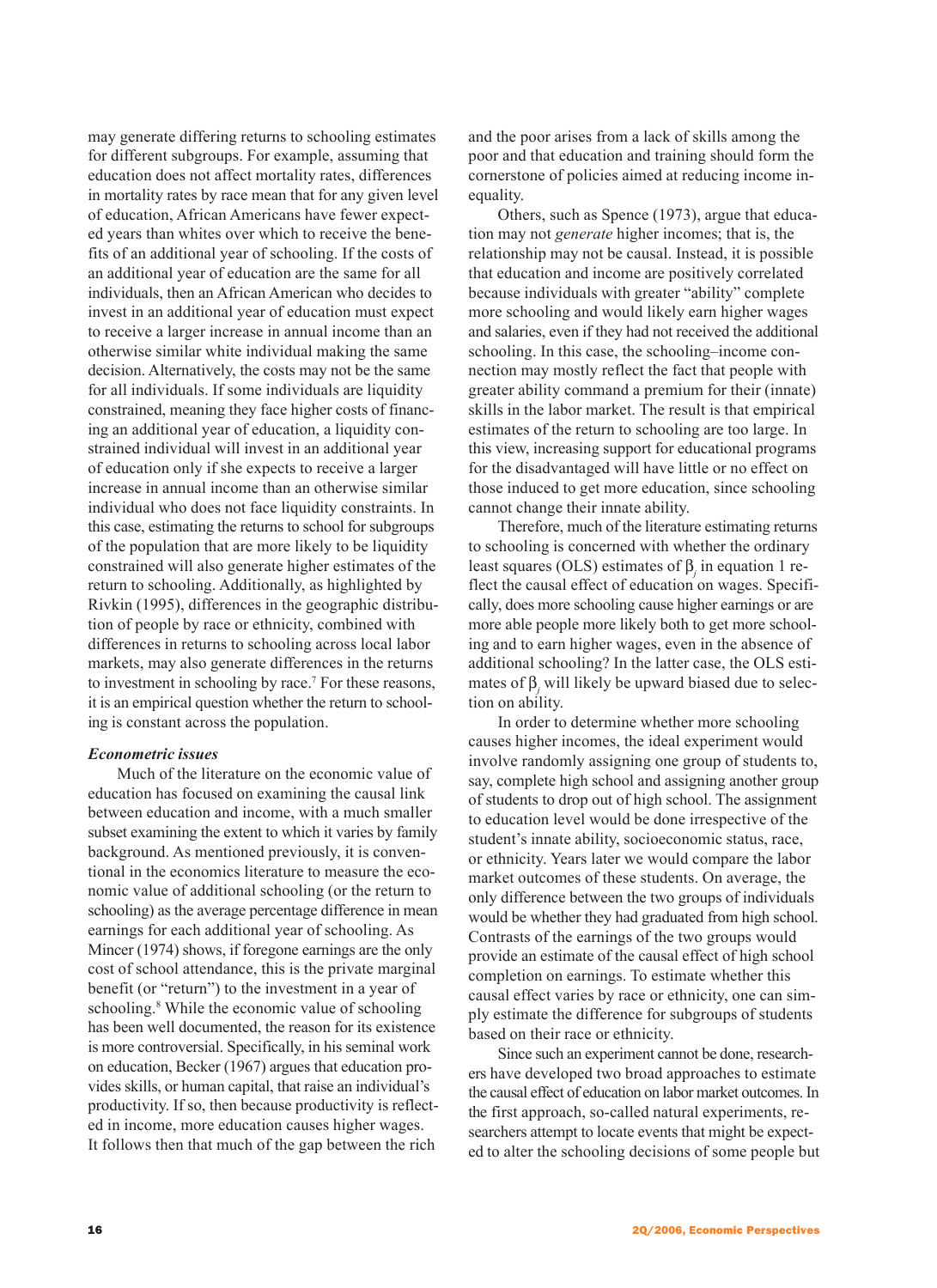would not be expected to independently alter their income. The basic idea is straightforward. Suppose that we knew of an event that would increase a group's educational attainment. Suppose further we were certain that this event would not have any direct effect on the group's earnings. We would then estimate the effect of education on earnings in two steps. In the first step, we would estimate the effect of the event on the educational attainment of the group. In the next step, we would measure the effect of the same event on the earnings of the group. If we find that the earnings of the group have increased, then we can be sure that education was the cause of the earnings increase, since we were certain the event would have no *direct* effect on earnings. The ratio of the income increase caused by the event to the increase in educational attainment caused by the event is an estimate of the causal effect of education on earnings. This instrumental variables (IV) estimator uses the exogenous event as the instrumental variable. Many studies using IV (for example, Angrist and Krueger, 1991; Kane and Rouse, 1995; Kling, 2001; Card, 1993; Oreopoulos, 2006) find that the instrumental variables estimate of the return to schooling is at least as large as that implied by conventional procedures.<sup>9</sup>

Other researchers have used sibling or twin pairs to construct estimates of the return to schooling. Because sibling and twin pairs share genetic material and were raised in similar household environments, their ability and other unobservable characteristics are much more similar than those of two randomly selected members of the population. As a result, when one relates differences in schooling between siblings to labor market outcomes, one implicitly accounts for these unobserved factors. Although the magnitude of the estimated return to schooling varies because of widely different periods covered, studies using siblings and twins indicate a significant relationship between schooling level and earnings.10 Further, the more recent and more sophisticated estimates typically do not differ from the simpler cross-sectional estimates of the return to schooling. $11$ 

Although the IV and sibling/twin estimates discussed earlier find little evidence of upward biased estimates due to ability bias, this result may not hold for all subgroups of the population. For example, if African Americans and Hispanics attend schools of poorer quality on average, then those students who manage to get more schooling (particularly, perhaps, by going to college) may have unusually high ability. This would generate greater selection bias among African Americans and Hispanics, suggesting that the cross-sectional estimate of the return to schooling is more severely upward biased for these populations.

In this article, we address the potential for selection bias by including controls for ability directly using test scores and using family relationships by studying siblings.<sup>12</sup> When considering family relationships, we characterize the wage equation as:

2) 
$$
\ln w_{ijk} = \alpha'_j + \beta'_j S_{ijk} + X_{ijk} \gamma'_j + \mu_{jk} + \varepsilon'_{ijk},
$$

where  $\ln w_{ijk}$  represents the log wage of individual *i* from racial/ethnic group *j* and family  $k$ ,  $\mu_{ik}$  represents the "family" ability, and the other variables are defined as before. Family ability may represent a number of things, such as genetic endowment with respect to earnings capability or access to resources, that facilitate both educational attainment and labor market earnings. If log wages are linear and separable in this ability, then one can address selection bias by relating the difference in wages between family members (or siblings) to the difference in their education. If there are no further unobserved differences between family members that are correlated with both differences in schooling and differences in earnings, then this "within-sibling" estimator will provide an unbiased estimate of the return to schooling. In our analysis, we can also directly control for an observable measure of ability by including individual test scores in equation 2.

There have been many previous estimates of the return to schooling using this within-sibling estimator to study the mean return to schooling (see, for example, Gorseline, 1932; Chamberlain and Griliches, 1975, 1977). More recently, Altonji and Dunn (1996) and Ashenfelter and Rouse (1998) use this estimator to study how the returns to schooling differ by family background. Other than our own work (Barrow and Rouse, 2005), we are unaware of previous applications of this estimator to studying the return to schooling by race/ethnicity.

Measurement error in reported schooling poses another econometric challenge. As identified by Griliches (1977), because sibling education levels are so highly correlated, within-sibling estimators of the returns to schooling will be biased downward by (classical) measurement error. If the measurement error is classical in nature (meaning that it is uncorrelated with the error term in the wage equation or with the true level of schooling), then an instrumental variables estimator using an independent report of the respondent's schooling as the instrumental variable will generate consistent estimates of β*<sup>j</sup>* . 13

Again, it is not clear why the measurement error need be constant across the population. The reliability (or "signal-to-noise") ratio is the proportion of the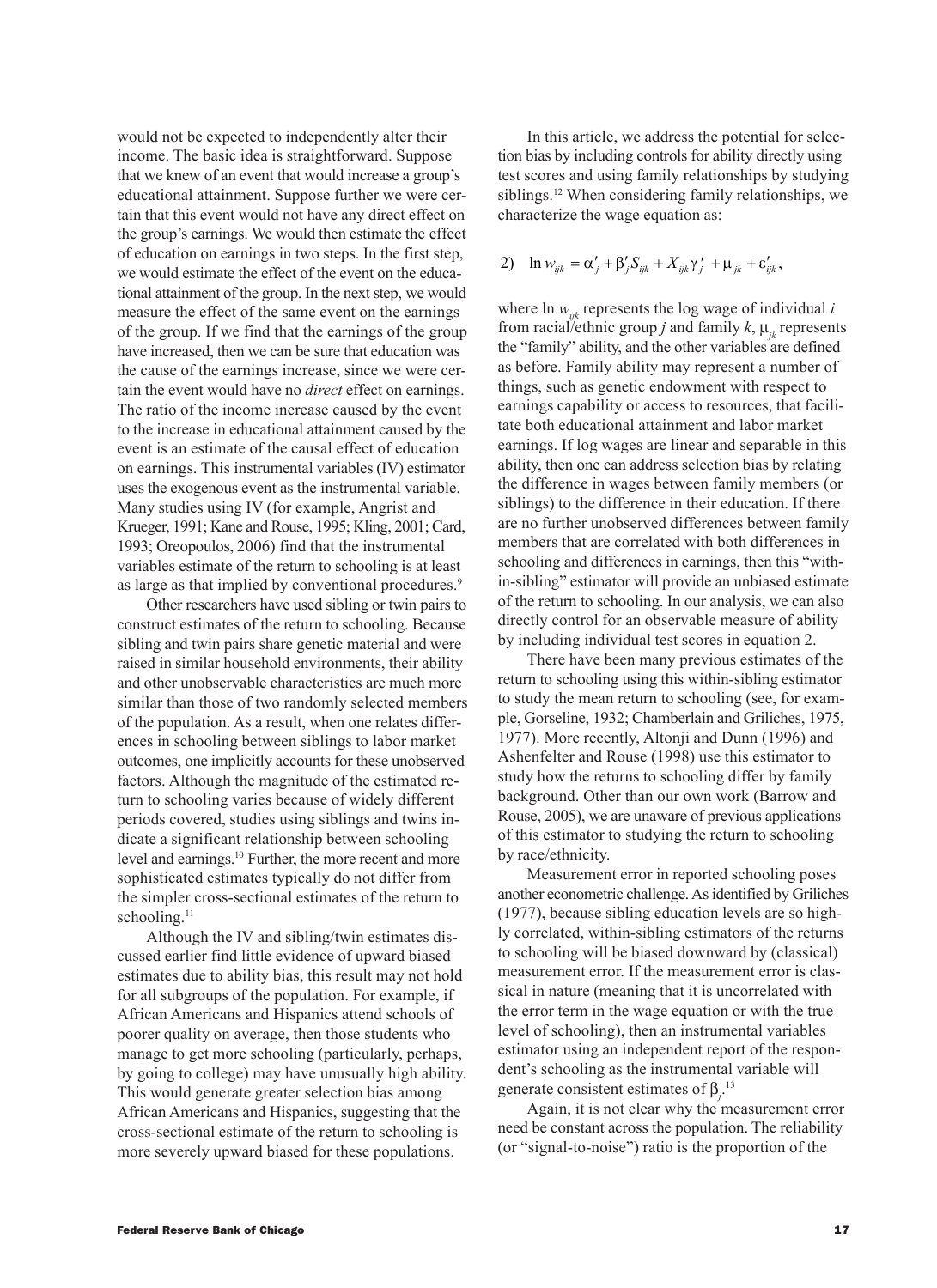**Estimated signal-to-noise ratios for schooling levels and within siblings, by race/ethnicity and sex of individual**

|                                                                                                                                            | Levels | <b>Within-siblings</b> |
|--------------------------------------------------------------------------------------------------------------------------------------------|--------|------------------------|
| Women and men                                                                                                                              |        |                        |
| Overall                                                                                                                                    | 0.90   | 0.78                   |
| African American                                                                                                                           | 0.83   | 0.73                   |
| Hispanic                                                                                                                                   | 0.89   | 0.82                   |
| Non-African American/non-Hispanic                                                                                                          | 0.92   | 0.79                   |
| Women                                                                                                                                      |        |                        |
| Overall                                                                                                                                    | 0.89   | 0.79                   |
| African American                                                                                                                           | 0.81   | 0.73                   |
| Hispanic                                                                                                                                   | 0.88   | 0.83                   |
| Non-African American/non-Hispanic                                                                                                          | 0.92   | 0.82                   |
| Men                                                                                                                                        |        |                        |
| Overall                                                                                                                                    | 0.90   | 0.76                   |
| African American                                                                                                                           | 0.83   | 0.72                   |
| Hispanic                                                                                                                                   | 0.90   | 0.82                   |
| Non-African American/non-Hispanic                                                                                                          | 0.92   | 0.76                   |
| Note: The within-sibling education is the deviation of the individual's<br>schooling level from the mean education of his or her siblings. |        |                        |

schooling level from the mean education of his or her siblings. Source: Authors' calculations based on data from the National

Longitudinal Survey of Youth 1979.

observed variance in schooling due to the variance in "true" schooling. If one has two independent estimates of an individual's schooling level, the correlation between the two measures provides an estimate of the reliability ratio.<sup>14</sup> Using the NLSY79 data, we estimate reliability ratios for self-reported schooling, both in levels (that is, for each individual) and for the deviation from sibling means. These estimates are reported in table 1.

Overall, we estimate that 10 percent of the observed variance in schooling levels is due to measurement error. In addition, there is some variation by race/ethnicity. Nearly 20 percent of the observed variance in schooling for African Americans is due to error compared with 11 percent for Hispanics and 8 percent for non-African Americans/non-Hispanics. In contrast, there is not a lot of difference in the estimated reliability ratios by sex. The results in column 2 of table 1 indicate that sibling differences in educational attainment include more noise than individual measures of educational attainment. Overall, 22 percent of the variance in sibling differences in education is due to measurement error, although the proportion due to error is more than one-quarter for African Americans. Based on these estimates, we expect the estimated returns to schooling for African Americans to be more downward biased than those for non-African Americans/non-Hispanics or Hispanics.

# Data

### *U.S. Decennial Census*

We begin by using data from the 5 percent samples of the 1980, 1990, and 2000 U.S. Decennial Censuses. The samples included individuals aged 25–65 who were U.S. citizens and born in the U.S., who worked at least one week in the previous year, and who earned at least one-half of the minimum wage.<sup>15</sup> All wages and incomes are adjusted to 2003 dollars using the Personal Consumption Expenditures Price Index, a chain-type price index, from the U.S. Bureau of Economic Analysis. The regression analysis is based on annual earnings.<sup>16</sup>

Because the schooling variable changed in 1990, we calculate the number of completed years of schooling for 1990 and 2000 according to the recoding suggested by Park (1994). In addition, in 1980 and 1990 we identify five racial groups—white, African American (black), Native American, Asian, and other—as well as people who identified themselves as Hispanic, re-

gardless of their race. (Thus, the six racial and ethnic groups are *not* mutually exclusive.) While in the 1980 and 1990 Censuses individuals had to choose one race category, in the 2000 Census individuals could choose multiple races. To make the 2000 Census data as consistent as possible with the previous data, we grouped those who identified themselves as belonging to multiple racial groups into the "other" category.17 Finally, all estimates using the U.S. Census are weighted by the individual weight assigned by the Census.

# *National Longitudinal Surveys of Young Men and Young Women*

Young men and young women are two of the original cohorts of the *National Longitudinal Surveys* (NLS). Each cohort was chosen to be representative of Americans aged 14 to 24 in the initial survey year, 1966 for young men and 1968 for young women. Both include an oversample of African Americans. We combine the young men and young women cohorts from the 1978 surveys to create a single data set of 7,440 individuals. We restrict our estimation sample to those with hourly pay greater than one-half of the federal minimum wage in 1978 and those who are not self-employed, not enrolled in school, and not in the military. Once we exclude those in 1978 with no hourly pay data and those with no information on highest grade completed, we are left with an estimation sample of 4,802.18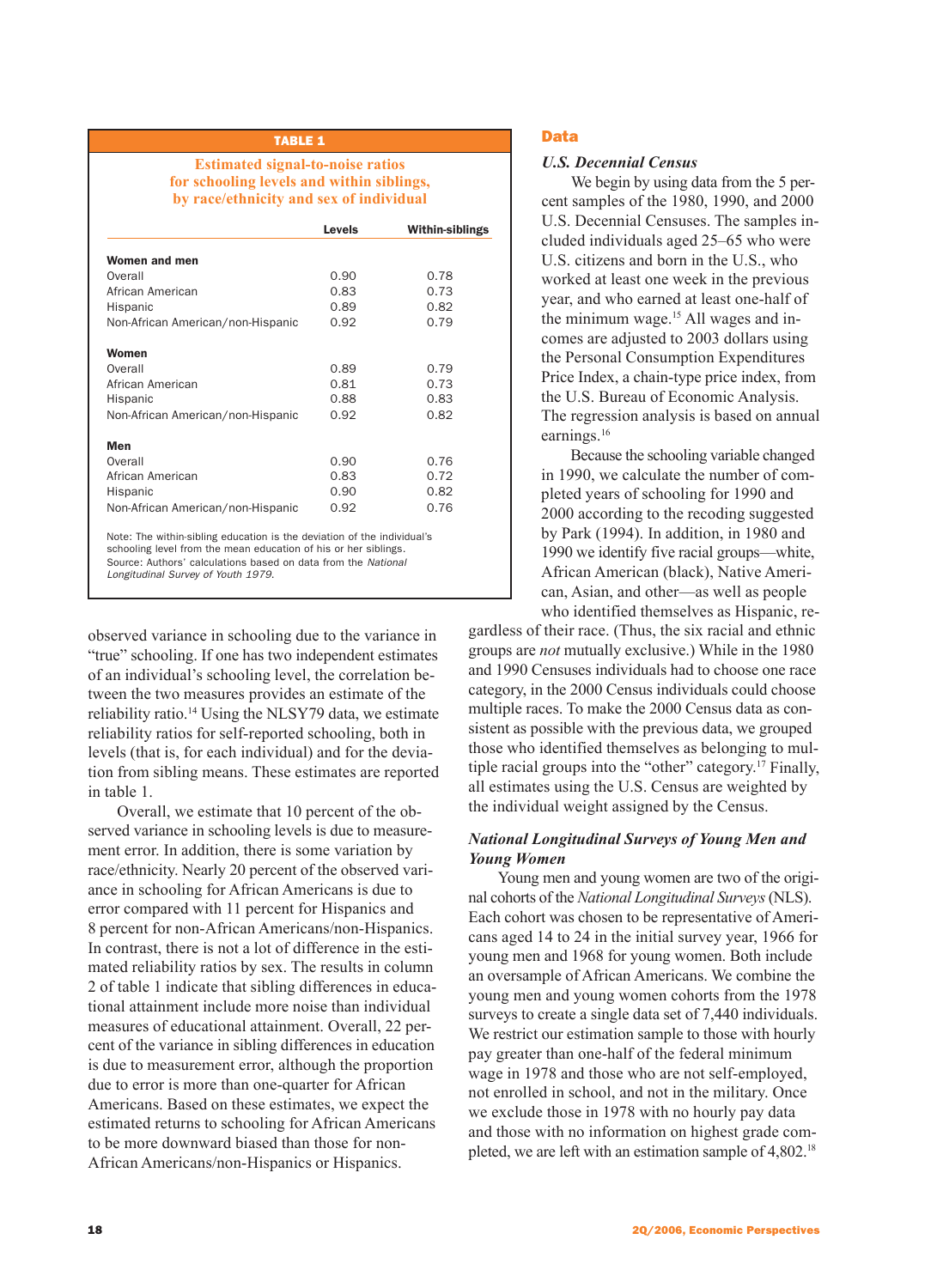The NLS also provides information identifying respondent siblings who are also respondents in the young men or young women cohorts. Based on this information, we were able to identify 567 families with multiple respondents (1,263 respondents) in our estimation sample. If we further restrict the sibling sample to have intelligence quotient (IQ) scores, we are left with 298 families (642 respondents). On average, the sibling sample is somewhat younger than the full estimation sample. Otherwise, the mean characteristics are quite similar.

The underlying test scores used to construct the IQ score were only collected for individuals who had completed nine years of schooling as of the initial survey year, resulting in a nonrandom sample of respondents for whom we have an IQ score. In particular, respondents with reported IQ scores are less likely to be African American or live in the South and have higher average wages and more years of schooling. Within the sibling sample, respondents with IQ scores are also more likely to be male.

# *National Longitudinal Survey of Youth 1979*

The *National Longitudinal Survey of Youth 1979* is a survey of youth aged 14 to 21 as of December 31, 1978, which includes a nationally representative sample of civilian noninstitutionalized youths; an oversample of civilian African American youths, Hispanic youths, and economically disadvantaged youths who are non-African American/non-Hispanic; and a small military sample of youths aged 17 to 21 years.<sup>19</sup> We use the 1993 survey of the NLSY79 in our analysis here and limit our sample to those with hourly pay greater than one-half of the federal minimum wage in 1993 and less than \$300 per hour, as well as those who are not self-employed, enrolled in school, or currently enlisted in the military.

An advantage of the NLSY79 is that in 1980 most survey participants were administered the ASVAB (Armed Services Vocational Aptitude Battery), a basic skills test, from which it is possible to construct an Armed Forces Qualification Test (AFQT) score. While researchers disagree about whether AFQT scores mostly reflect "innate intelligence" or also reflect skills acquired in school, most would agree that they reflect *some* information about the skills that individuals possess at the time of the test.<sup>20</sup> We use the AFQT score as a measure of "observed" ability.<sup>21</sup>

As in the case of the *National Longitudinal Surveys of Young Men and Young Women*, many of the NLSY79 respondents have siblings who are also included in the survey. In 1979, 5,914 of the civilian respondents lived in a household with at least one other sibling

(U.S. Bureau of Labor Statistics, 2003). And in 1993, respondents were asked about their educational attainment as well as the educational attainment of up to 13 of their siblings—whether or not these other siblings were respondents in the original NLSY79.<sup>22</sup> As a result, we can obtain own-reported and sibling-reported measures of a respondent's education level for those with siblings in the original NLSY79 sample who also participated in the 1993 wave.

Once we additionally exclude those with no wage information and no information on education, our "full sample" includes 6,119 men and women between the ages of 28 and 36. Our sibling sample contains information on 2,419 individuals from 1,062 households (for an average of 2.3 observations per household).

### Results

### *Results using the U.S. Decennial Census*

Using data from the U.S. Decennial Censuses allows us to get very precise estimates of the relationship between education and earnings by race/ethnicity for a representative sample of the working-aged population. In addition, we look at how the relationships changed between 1979 and 1999 when there were large increases in both inequality and the returns to schooling. The primary drawback with the census data is that we cannot examine the potential for ability bias or measurement error problems.

We present estimates of the returns to schooling for men and women by six race/ethnicity categories in figure 2, panel A.<sup>23</sup> In 1979, an additional year is associated with a 7.3 percent increase in annual income for African Americans and an 8.5 percent increase in annual income for whites. Between 1979 and 1989, the estimated return to schooling increased dramatically for all races—especially African Americans but remained in a relatively tight range from 10.7 percent for the other category to 12.3 percent for Asians and Pacific Islanders. Between 1989 and 1999, there was a much smaller increase in the estimated returns to education on average, but an increase in the range of estimates (10.2 percent for the other category to 13.6 percent for Asians and Pacific Islanders). As shown in the contrast between panel B (for women) and panel C (for men) of figure 2, this increase in the variation in the returns to schooling by race/ethnicity is particularly true for men.<sup>24</sup>

Based on estimates of the returns to schooling using the census data, we would conclude that the estimated return to schooling for African Americans is roughly the same as that for whites and that the return for Hispanics is somewhat lower. While previous selection corrected and measurement error corrected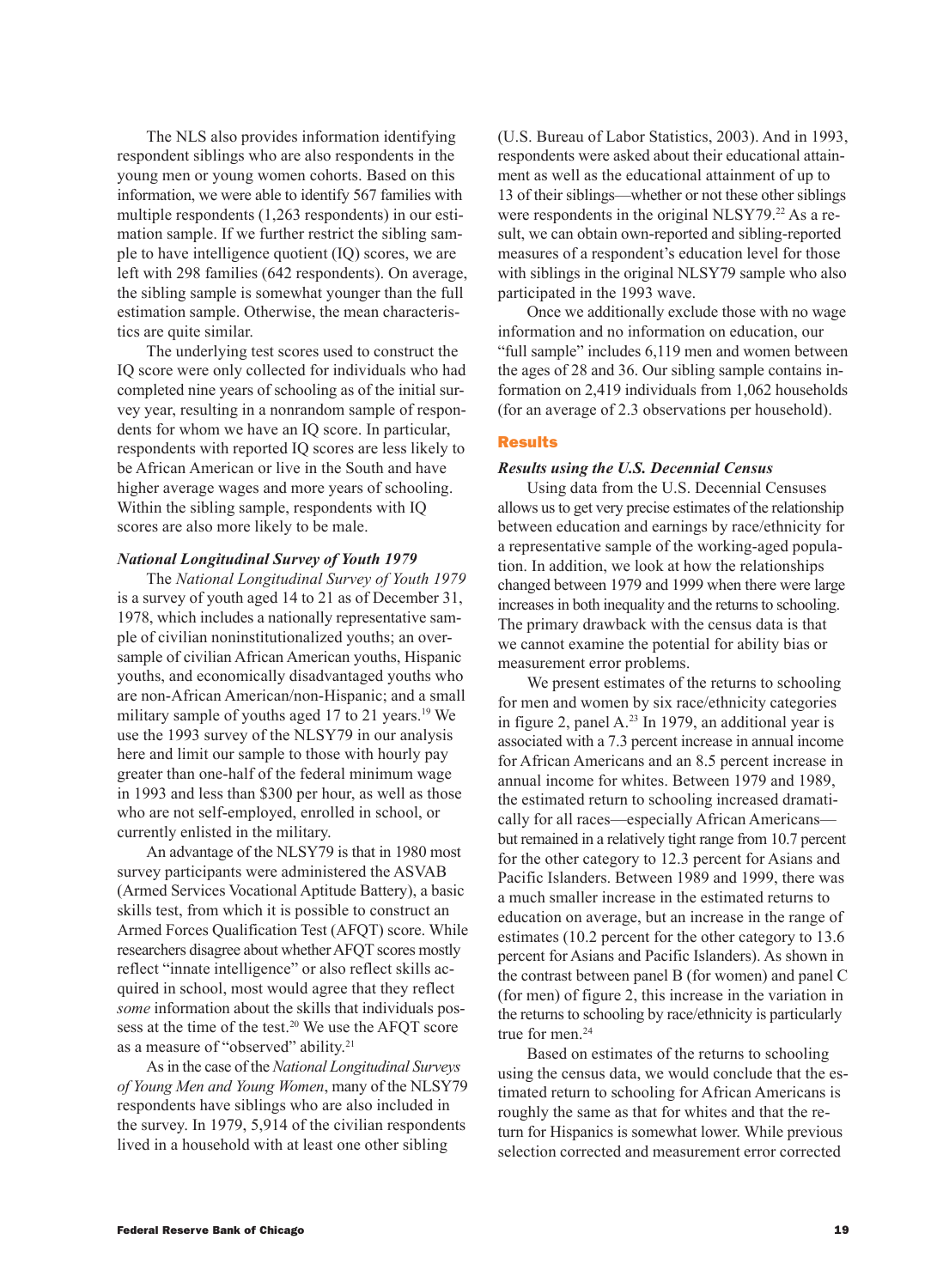estimates suggest OLS generates an estimate of the return to schooling that is roughly "right" overall (because the selection and measurement error biases balance one another), $25$  we do not know if this rule of thumb holds by race/ethnicity.

# *Results using the National Longitudinal Surveys of Young Men and Young Women*

Using the NLS young men and young women cohorts, we can similarly estimate returns to education overall and separately for whites and African Americans. While we cannot generate estimates for any other racial or ethnic group, we can use the NLS measure of ability and information on siblings to get some idea about the role of ability bias.26 Later, when we turn to the NLSY79 cohort we will additionally be able to address measurement error issues. The main drawbacks of the NLS samples are the smaller sample sizes and the fact that the cohorts are relatively young at the time of the surveys.

Table 2, panel A provides various estimates of the return to schooling  $(\times 100)$  overall and separately for African Americans and whites using the NLS young men and young women cohorts. Each cell represents estimates from a separate regression and each column represents estimates from a different specification. All estimates are based on a regression of the natural logarithm of hourly pay on years of completed education, a third-order polynomial in age, an indicator for whether the individual is female, an indicator for whether the individual lives in the South (and an indicator for when the South/non-South region information is missing), and a constant. We weight observations using the 1978 sampling weights. Estimates for the overall sample (row 1) include indicators for whether the individual's race is African American or other.<sup>27</sup>

Using the entire sample, we estimate that an extra year of education increases hourly pay by almost 6 percent. The separate estimates by race are quite similar. Although the estimate for African Americans is somewhat higher than for whites, the

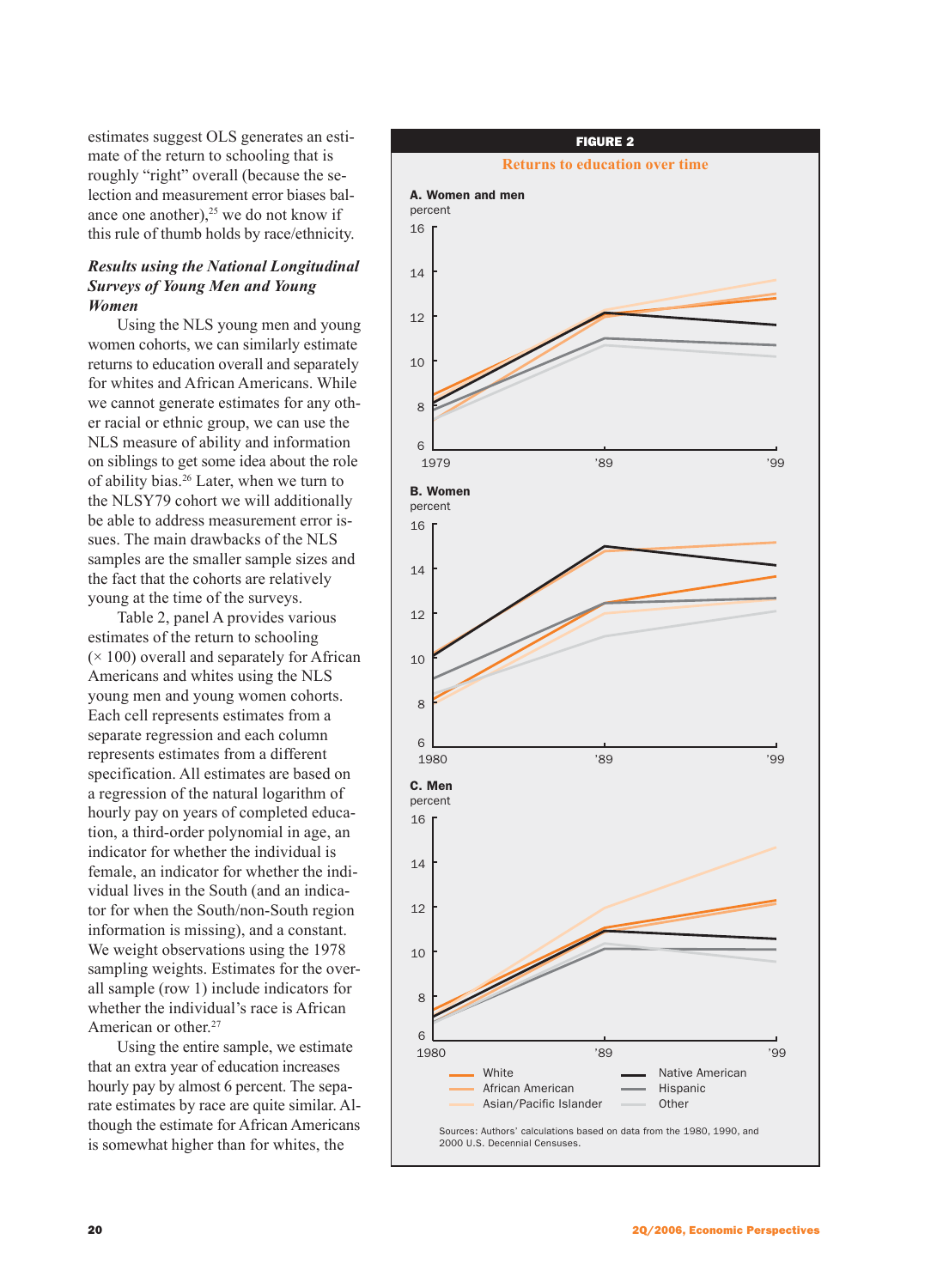## **Estimates of the returns to schooling using the National Longitudinal Surveys of Young Men and Young Women**

|                                                            | 1              | $\overline{2}$ | 3              | 4      |
|------------------------------------------------------------|----------------|----------------|----------------|--------|
| A. NLS young men and young women cohorts                   |                |                |                |        |
| Overall                                                    | 5.69<br>(0.23) | 5.11<br>(0.30) | 4.18<br>(0.35) |        |
| African American                                           | 6.24<br>(0.41) | 6.03<br>(0.78) | 5.32<br>(0.85) |        |
| White                                                      | 5.51<br>(0.27) | 5.02<br>(0.33) | 4.11<br>(0.38) |        |
| Drop observations with                                     |                |                |                |        |
| missing IQ score                                           | <b>No</b>      | Yes            | Yes            |        |
| Include IQ score                                           | <b>No</b>      | <b>No</b>      | Yes            |        |
| B. Siblings from the NLS young men and young women cohorts |                |                |                |        |
| Overall                                                    | 5.49           | 4.63           | 3.65           | 3.14   |
|                                                            | (0.47)         | (0.85)         | (1.32)         | (1.38) |
| African American                                           | 7.05           | 6.28           | 5.73           | 5.54   |
|                                                            | (0.73)         | (1.23)         | (3.34)         | (3.43) |
| White                                                      | 5.09           | 3.80           | 3.27           | 2.76   |
|                                                            | (0.59)         | (1.09)         | (1.46)         | (1.54) |
| Drop observations with                                     |                |                |                |        |
| missing IQ score                                           | <b>No</b>      | <b>No</b>      | Yes            | Yes    |
|                                                            |                |                |                |        |
| Include IQ score                                           | <b>No</b>      | <b>No</b>      | No             | Yes    |

Notes: Estimates are given in percent. Standard errors are in parentheses. Estimates are based on regressions of the natural logarithm of hourly pay in 1978 on years of completed schooling, a third-order polynomial in age, an indicator for sex being female, an indicator for living in the South, an indicator for the South/non-South region information being missing, and a constant. Observations are weighted using the sampling weights for 1978 provided by the National Longitudinal Surveys (NLS). The overall estimates also include indicators for race being African American and race being other. Estimates in column 3 of panel A and column 4 of panel B include the NLS measure of intelligence quotient (IQ). Estimates in columns 2, 3, and 4 of panel B include a family fixed effect. See the text for further details. Source: Authors' calculations based on data from the National Longitudinal Surveys of Young Men and Young Women.

difference is not statistically significant. The estimates shown in column 1 of table 2, panel A do not control for the potential selection on ability problem discussed previously. Because IQ scores are missing for a nonrandom subset of the sample, the estimates in column 2 are based on the sample of individuals who have an NLS measure of IQ but do not include the IQ score in the regression. In column 3 we control for ability by including the IQ score in the regression. The column 2 estimates of the returns to education are somewhat smaller at 5 percent, but once again we find no strong evidence that the returns to education differ between African Americans and whites. Controlling for the IQ score in column 3, we see some evidence that indeed those who get more education are more able because the estimated returns to education decline by almost 1 percentage point relative to the column 2 estimates.28 Note, however, there is a slightly

larger decline in the estimates between columns 2 and 3 for whites. This larger decrease may be indicative of more selection on ability for whites or the IQ score may be a noisier measure of ability for African Americans, such that the column 3 estimates do not fully account for ability bias for this subgroup.

In table 2, panel B we turn to the NLS young men and young women sibling sample in order to allow for sibling fixed effects as well. The results in column 1 are based on the sample of siblings and are quite similar to the estimates based on the entire sample. The return to schooling estimated from the sibling sample is about 5.5 percent overall; the estimate for African Americans is higher at roughly 7 percent, although once again the difference is not statistically significant. When we allow for a sibling fixed effect in the column 2 estimates, the estimates decline by 10 percent for African Americans and 25 percent for whites. In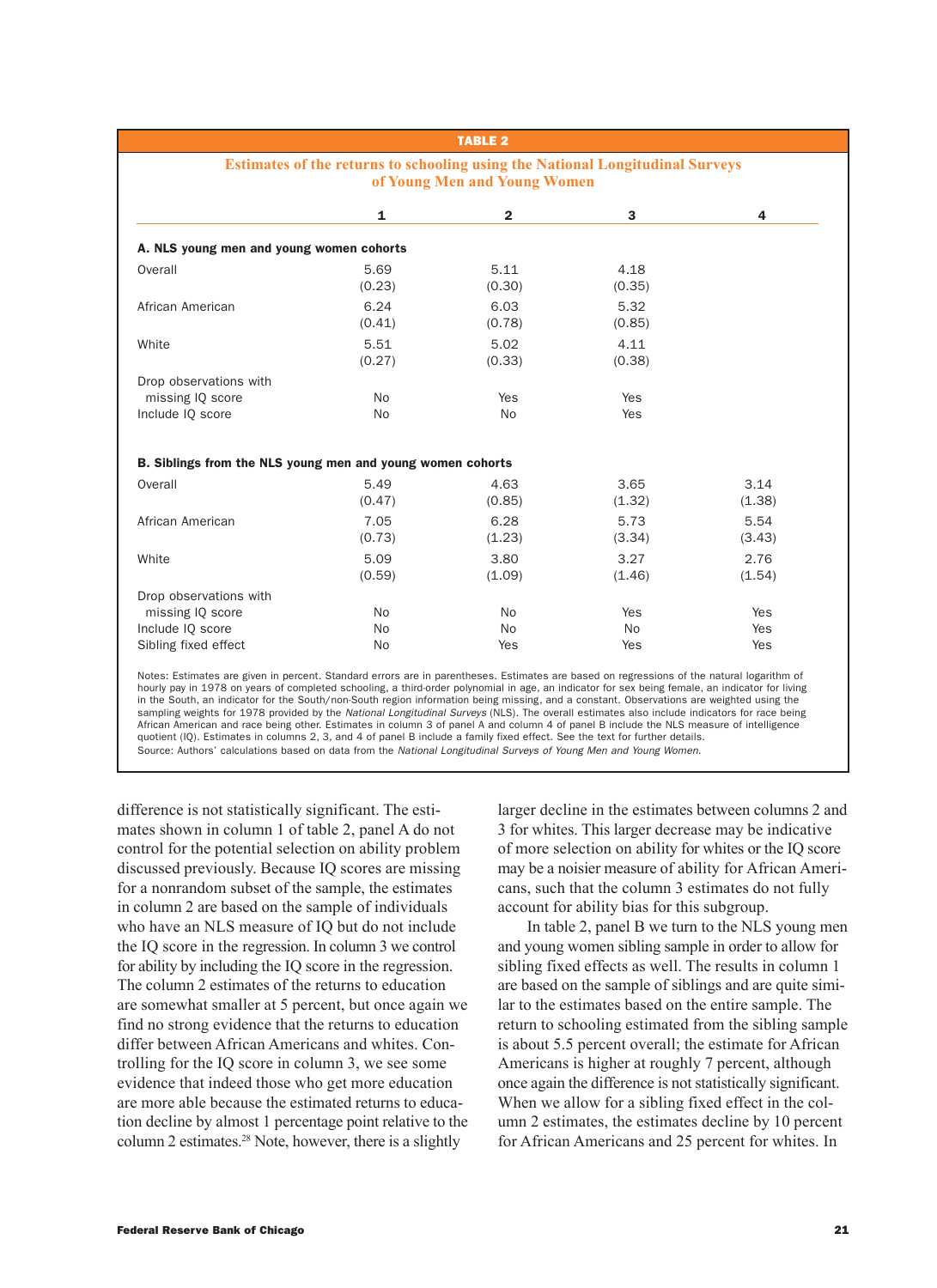column 3 we further restrict the sibling sample to those with reported IQ scores but do not directly control for IQ score in the regression. Again, we see that the sample with reported IQ scores is not a random subset of our estimation sample. Returns to schooling estimates for African Americans and whites are again slightly lower than for the full sibling sample. Finally, in column 4 we reestimate returns to schooling while controlling for ability with the IQ score and allowing for a sibling fixed effect. The estimated return to schooling for African Americans is little changed by including IQ score once we have already allowed for a sibling fixed effect. The estimate of the return to schooling for whites declines by 16 percent when controlling for a direct measure of ability.

In general we conclude from these surveys that the returns to schooling for young African Americans and whites in the 1970s are roughly equal, even after controlling for ability bias. However, using these surveys, we cannot correct for classical measurement error bias.

# *Results using the National Longitudinal Survey of Youth 1979*

Estimates of the return to schooling using the *National Longitudinal Survey of Youth 1979* are presented in table 3 for our entire sample and in table 4 for women and men separately. Each table has the following layout. Each cell represents the estimated return to schooling  $(\times 100)$  from a separate regression. The basic specification is an OLS regression of the natural logarithm of hourly pay on years of completed education, a third-order polynomial in age, an indicator for whether the individual is female, indicators for four geographic regions<sup>29</sup> (and an indicator for when region information is missing), and a constant. These regressions are unweighted, although results are similar if we generate estimates using sampling weights to weight each observation. Further, as with the analysis using the older NLS surveys, we do not cluster the standard errors on the household such that the standard errors, especially those within siblings, are understated.30

Each column represents a different specification. The specifications in columns 1 and 2 use the full sample; those in columns 3–8 are restricted to the sibling sample. The estimates in the odd-numbered columns do not include the AFQT score, while those in the evennumbered columns do. The estimates in columns 5–8 control for a sibling fixed effect, and those in columns 7 and 8 use the average of the sibling reports of the respondent's education as an instrumental variable in an IV analysis. Thus, the estimates in columns 1 and 3 represent the cross-sectional estimates and those in

columns 2 and 4 address selection bias by controlling for the AFQT score. The estimates in column 5 control for selection by including a sibling fixed effect; those in column 6 control for both a sibling fixed effect *and* the AFQT score; and the estimates in columns 7 and 8 are similar to those in columns 5 and 6 but also correct for measurement error.

In table 3 we estimate an overall cross-sectional return to schooling of about 9 percent. The estimate is highest among African Americans (11.4 percent) and lowest among Hispanics (7.6 percent). Only the estimated return for Hispanics is statistically different from that for the other two groups. In general, controlling for selection by including an AFQT score decreases the cross-sectional estimate of the return to schooling by about 3 percentage points (that is, comparing columns 2 and 1 or columns 4 and 3). However, while controlling for the AFQT score makes the biggest difference for the estimated returns to schooling (that is, it decreases the coefficient by the most) for African Americans and Hispanics in the full sample (columns 1 and 2), it makes the biggest difference for non-African Americans/non-Hispanics in the sibling sample (columns 3 and 4). Overall, based on the crosssectional estimates, we find little difference in the return to schooling by race/ethnicity.

Estimates that account for a sibling fixed effect are presented in columns 5–8. As also found with the older NLS surveys, a comparison of the estimates in columns 3 and 5 (or columns 4 and 6) suggests that controlling for a sibling fixed effect makes a bigger difference for non-African Americans/non-Hispanics than for Hispanics and especially for African Americans. In fact, the within-sibling estimate of the return to schooling for African Americans is at most 1 percentage point lower than the corresponding cross-sectional estimate. The fact that controlling for siblings makes a smaller difference for African Americans and Hispanics than non-African Americans/non-Hispanics may reflect less selection bias in the cross-sectional returns to schooling. Or, it may suggest that controlling for a sibling fixed effect is less effective for some populations than others. Why might this occur? While we limit our sample to siblings (excluding other household relationships, such as spouses, parents, foster siblings, stepsiblings, and adopted siblings), we cannot distinguish between "full siblings" and "half siblings." If African Americans and Hispanics are more likely to live with half siblings than those who are non-African American/non-Hispanic, then the family fixed effect may not be a good proxy for unobserved family ability.<sup>31</sup>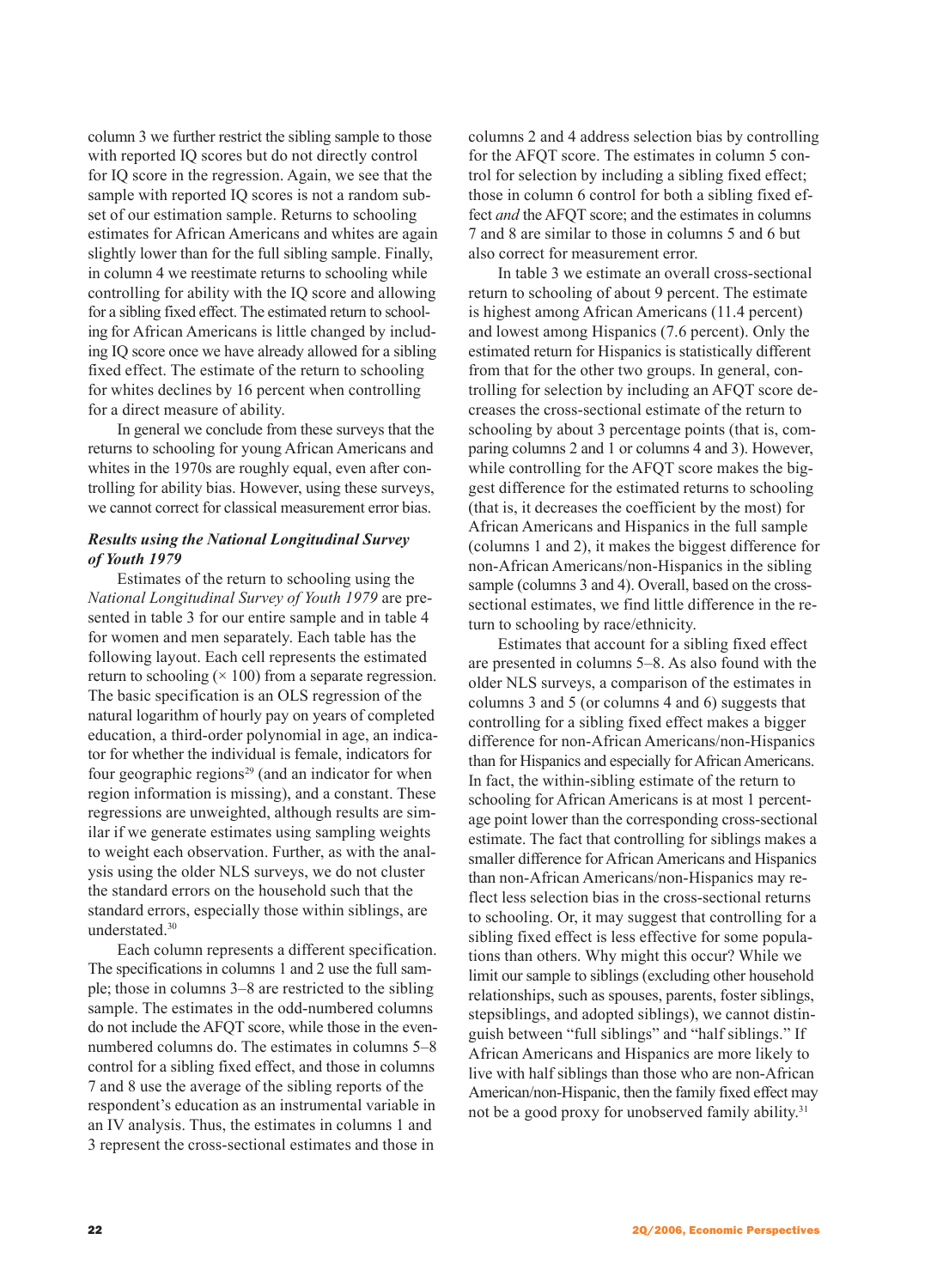#### **Estimates of returns to schooling using National Longitudinal Survey of Youth 1979**

|                       | <b>Full sample</b>   |                | Sibling sample |            |                        |            |                |        |
|-----------------------|----------------------|----------------|----------------|------------|------------------------|------------|----------------|--------|
|                       | <b>Cross-section</b> |                |                |            | <b>Within siblings</b> |            |                |        |
|                       | <b>OLS</b>           | <b>OLS</b>     | <b>OLS</b>     | <b>OLS</b> | <b>OLS</b>             | <b>OLS</b> | IV             | IV     |
|                       | 1                    | $\overline{2}$ | 3              | 4          | 5                      | 6          | 7              | 8      |
| Overall               | 9.29                 | 6.29           | 9.36           | 6.16       | 7.60                   | 5.21       | 9.16           | 6.74   |
|                       | (0.24)               | (0.30)         | (0.40)         | (0.48)     | (0.69)                 | (0.76)     | (0.88)         | (1.02) |
| African American      | 11.43                | 7.15           | 9.97           | 7.14       | 9.84                   | 6.60       | 12.66          | 9.87   |
|                       | (0.49)               | (0.58)         | (0.73)         | (0.89)     | (1.23)                 | (1.38)     | (1.71)         | (2.12) |
| Hispanic              | 7.63                 | 4.22           | 9.18           | 5.92       | 7.21                   | 5.32       | 8.52           | 6.45   |
|                       | (0.55)               | (0.67)         | (1.05)         | (1.21)     | (1.60)                 | (1.76)     | (1.91)         | (2.20) |
| Non-African American/ | 9.43                 | 6.69           | 9.18           | 5.64       | 6.30                   | 4.44       | 7.54           | 5.65   |
| non-Hispanic          | (0.33)               | (0.40)         | (0.54)         | (0.66)     | (1.00)                 | (1.07)     | (1.24)         | (1.38) |
| Include AFOT score    | No.                  | Yes            | No.            | Yes        | N <sub>o</sub>         | Yes        | N <sub>o</sub> | Yes    |
| Sibling fixed effect  | No.                  | No             | No.            | <b>No</b>  | Yes                    | Yes        | Yes            | Yes    |

Notes: Estimates are given in percent. Standard errors are in parentheses. OLS means ordinary least squares. IV means instrumental variables. Estimates of the return to schooling (x 100) based on regressions of the natural logarithm of hourly pay in 1993 on years of completed schooling, a third-order polynomial in age, indicator for regions, an indicator for region information being missing, and a constant. The overall category's estimates reported in first row of each panel also include indicators for race being African American and ethnicity being Hispanic. Estimates in columns 2, 4, 6, and 8 include the Armed Forces Qualification Test (AFQT) score. The average of the sibling reports of the respondent's education are used as the instrumental variable in columns 7 and 8. All estimates are unweighted. See the text for further details.

Source: Authors' calculations based on data from the National Longitudinal Survey of Youth 1979.

Finally, the overall measurement error corrected (instrumental variables) estimate of the within-sibling return to schooling increases to 9.16 percent in column 7 relative to an estimate of 7.6 percent in column 5, suggesting an attenuation bias of approximately 20 percent. Further, we find that correcting for measurement error has the greatest effect on the estimated returns to schooling for African Americans, as expected based on the reliability ratios in table 1. Generally, while we continue to estimate a larger point estimate for African Americans than for Hispanics and non-African Americans/non-Hispanics, the differences across race/ethnicity are not statistically significant.32

While we find that returns to schooling, overall, do not appear to vary much by race or ethnicity, in table 4 we examine whether this pattern also holds for men and women. The panels in table 4 have the same structure as table 3. We continue to estimate no significant differences in the returns to schooling across African Americans, Hispanics, and non-African Americans/non-Hispanics for both men and women. While this result may partially obtain because of smaller sample sizes (resulting in less precise estimates), we find no evidence that the economic value of an additional year of schooling is lower for African Americans or Hispanics than for non-African Americans/ non-Hispanics.

### Conclusion

Alarmed by the increasing wage and income inequality in the United States, many researchers and policymakers who are concerned that low-income individuals are losing ground have turned to policies aimed at increasing educational attainment. And because African Americans and Hispanics are disproportionately represented in the low-income population, they are also disproportionately the focus of such policies. Yet, we know little about the magnitude of the economic benefit from the increased education for these groups. Using data from the U.S. Census and the *National Longitudinal Surveys*, we find little evidence of differences in the return to schooling across racial and ethnic groups, even with attempts to control for ability and measurement error biases. While we find point estimates that are relatively similar across racial and ethnic groups, we also partly conclude this because of relatively large standard errors in some specifications due to small sample sizes. That said, we find no evidence that returns to schooling are lower for African Americans and Hispanics than for non-African Americans/non-Hispanics. As a result, policies that increase education among the low-skilled, who are disproportionately African American and Hispanic, have a good possibility of increasing economic wellbeing and reducing inequality.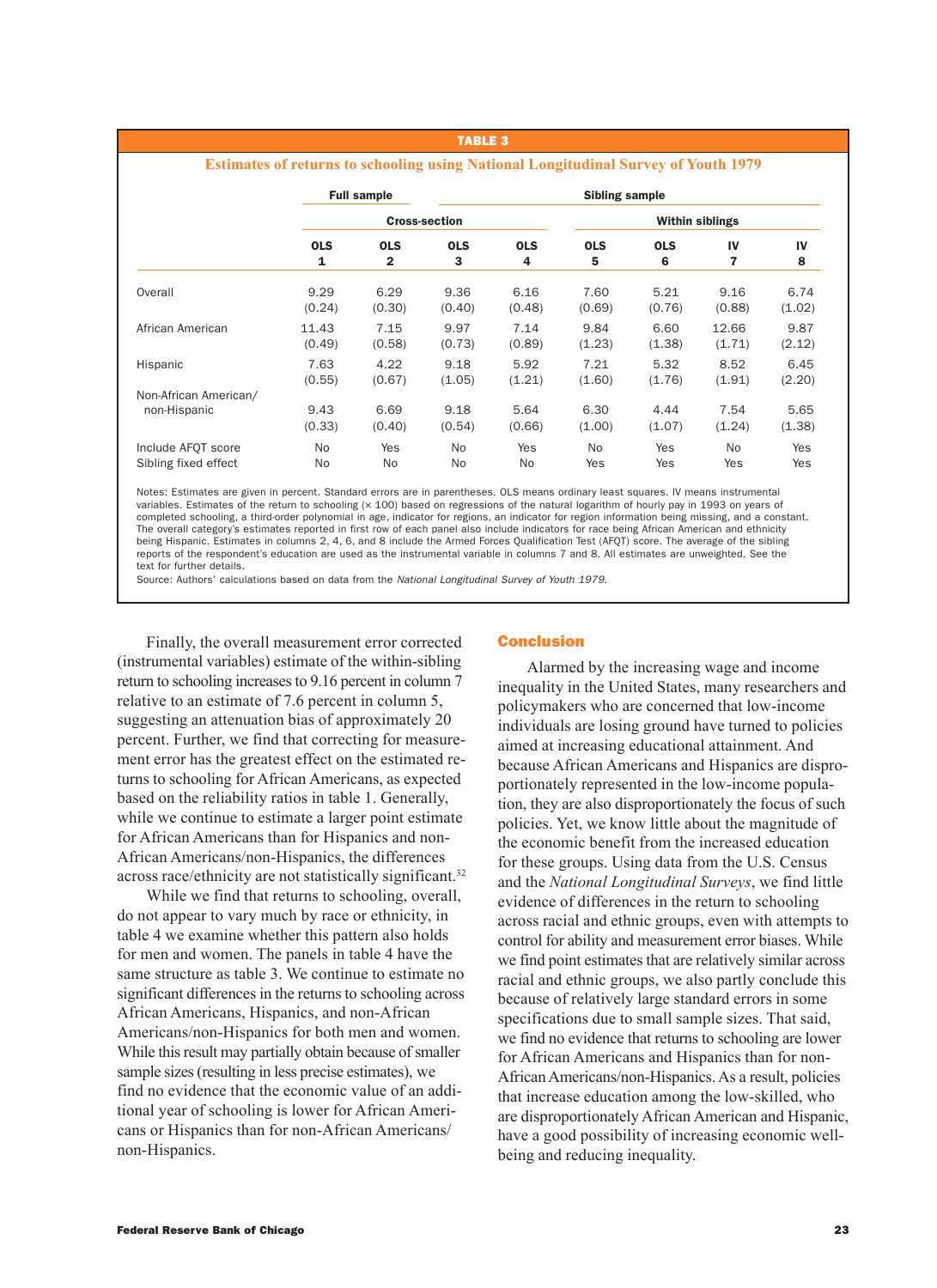|                         |              | <b>Full sample</b>   |            |            | <b>Sibling sample</b>  |            |                |        |
|-------------------------|--------------|----------------------|------------|------------|------------------------|------------|----------------|--------|
|                         |              | <b>Cross-section</b> |            |            | <b>Within siblings</b> |            |                |        |
|                         | <b>OLS</b>   | <b>OLS</b>           | <b>OLS</b> | <b>OLS</b> | <b>OLS</b>             | <b>OLS</b> | IV             | IV     |
|                         | $\mathbf{1}$ | $\overline{2}$       | 3          | 4          | 5                      | 6          | $\overline{7}$ | 8      |
| A. NLSY79 cohort, women |              |                      |            |            |                        |            |                |        |
| Overall                 | 10.45        | 7.37                 | 9.79       | 6.01       | 9.87                   | 6.62       | 10.83          | 7.37   |
|                         | (0.35)       | (0.42)               | (0.80)     | (0.92)     | (1.31)                 | (1.44)     | (1.59)         | (1.83) |
| African American        | 11.45        | 7.54                 | 12.08      | 7.37       | 10.63                  | 5.39       | 13.93          | 8.26   |
|                         | (0.67)       | (0.78)               | (1.35)     | (1.56)     | (2.42)                 | (2.59)     | (3.38)         | (4.06) |
| Hispanic                | 9.48         | 5.52                 | 11.88      | 7.17       | 9.04                   | 7.36       | 9.71           | 8.27   |
|                         | (0.74)       | (0.91)               | (2.04)     | (2.38)     | (6.04)                 | (3.65)     | (3.54)         | (4.51) |
| Non-African American/   | 10.37        | 7.90                 | 8.10       | 5.35       | 9.13                   | 6.61       | 9.54           | 6.75   |
| non-Hispanic            | (0.50)       | (0.59)               | (1.14)     | (1.31)     | (1.95)                 | (2.13)     | (2.23)         | (2.52) |
| Include AFOT score      | <b>No</b>    | Yes                  | <b>No</b>  | Yes        | <b>No</b>              | Yes        | <b>No</b>      | Yes    |
| Sibling fixed effect    | No           | No                   | No         | No         | Yes                    | Yes        | Yes            | Yes    |
| B. NLSY79 cohort, men   |              |                      |            |            |                        |            |                |        |
| Overall                 | 8.23         | 5.28                 | 8.01       | 5.15       | 5.69                   | 3.32       | 8.16           | 5.91   |
|                         | (0.34)       | (0.42)               | (0.70)     | (0.85)     | (1.26)                 | (1.39)     | (1.66)         | (1.98) |
| African American        | 9.43         | 6.66                 | 8.66       | 7.60       | 8.05                   | 4.88       | 8.20           | 4.89   |
|                         | (0.72)       | (0.87)               | (1.31)     | (1.61)     | (2.10)                 | (2.47)     | (2.99)         | (3.92) |
| Hispanic                | 6.05         | 2.90                 | 6.31       | 3.73       | 2.92                   | 0.52       | 8.61           | 6.97   |
|                         | (0.79)       | (0.96)               | (1.94)     | (2.20)     | (3.55)                 | (3.96)     | (4.27)         | (5.04) |
| Non-African American/   | 8.66         | 5.67                 | 8.22       | 4.35       | 5.06                   | 3.30       | 7.79           | 6.23   |
| non-Hispanic            | (0.44)       | (0.55)               | (0.93)     | (1.13)     | (1.71)                 | (1.85)     | (2.24)         | (2.56) |
| Include AFOT score      | <b>No</b>    | Yes                  | <b>No</b>  | Yes        | <b>No</b>              | Yes        | <b>No</b>      | Yes    |
| Sibling fixed effect    | No           | No                   | No         | No         | Yes                    | Yes        | Yes            | Yes    |

**Estimates of returns to schooling using National Longitudinal Survey of Youth 1979, by sex**

Notes: Estimates are given in percent. Standard errors are in parentheses. OLS means ordinary least squares. IV means instrumental variables. Estimates of the return to schooling (× 100) based on regressions of the natural logarithm of hourly pay in 1993 on years of completed schooling, a third-order polynomial in age, indicator for regions, an indicator for region information being missing, and a constant. The overall category's estimates reported in first row of each panel also include indicators for race being African American and ethnicity being Hispanic. Estimates in columns 2, 4, 6, and 8 include the Armed Forces Qualification Test (AFQT) score. The average of the sibling reports of the respondent's education are used as the instrumental variable in columns 7 and 8. All estimates are unweighted. See the text for further details.

Source: Authors' calculations based on data from the National Longitudinal Survey of Youth 1979.

We find some evidence that measurement error and selection bias may differ by race/ethnicity. For example, self-reported levels of schooling are noisier for African Americans than for other groups. And, we find less evidence of ability bias among African Americans and Hispanics than among those who are non-African American/non-Hispanic. The finding of less ability bias among African Americans and Hispanics may

arise because there is indeed less selection among these groups. Or, estimators that attempt to address self-selection may be less effective for some subgroups. More generally, our analysis suggests further research is needed to better understand the nature of measurement error and ability bias across subgroups in order to fully understand potential heterogeneity in the return to schooling across the population.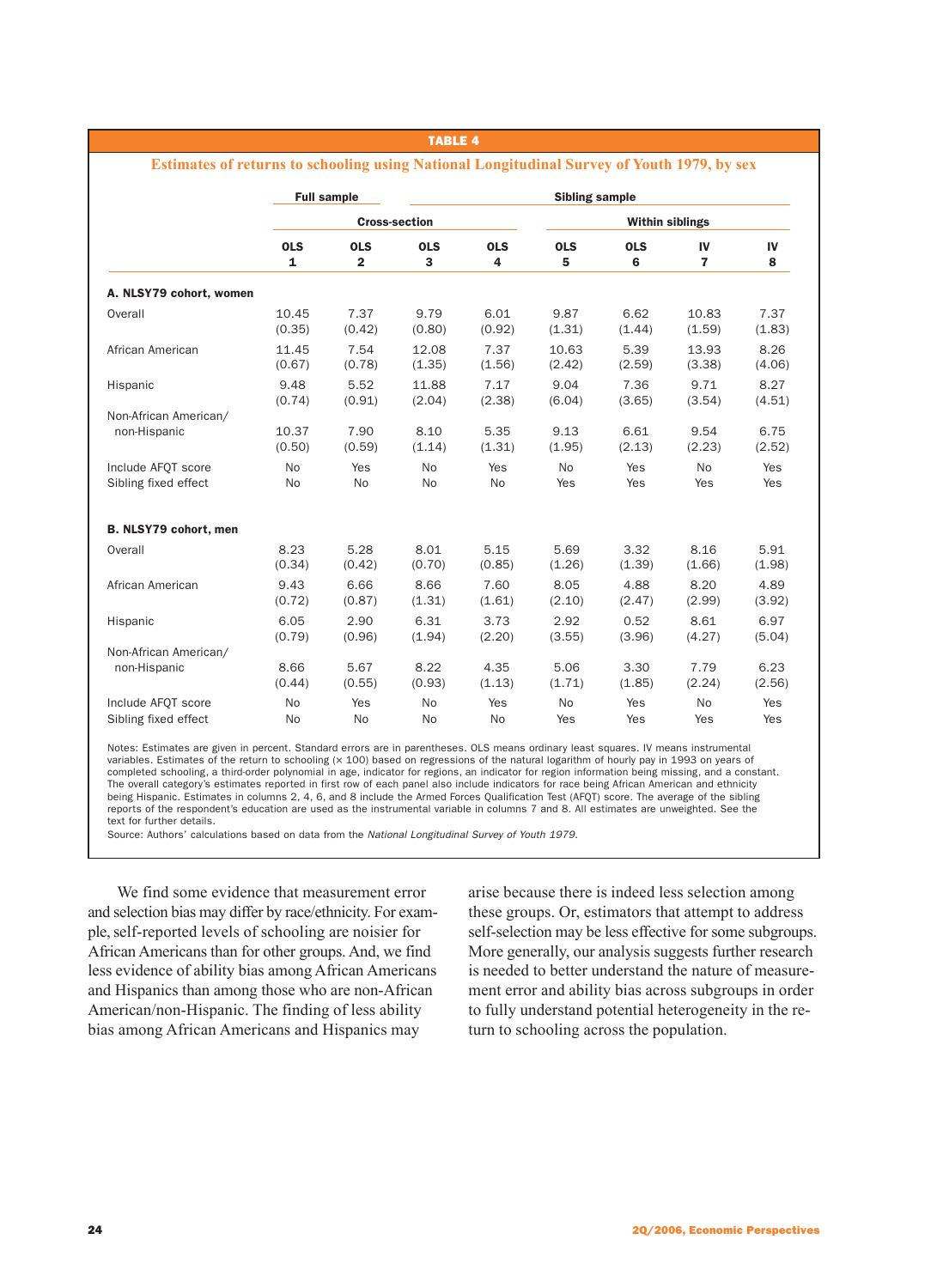#### **NOTES**

1 This is based on authors' calculations using 2004 *Current Population Survey* (CPS), Outgoing Rotations Group data available from Unicon Research Corporation. We limit the sample to individuals aged 25 to 65 and drop observations with wages less than one-half of the minimum wage or above the 99th percentile of the wage distribution.

2 In fact, until 1999 real wages at the 10th percentile of the distribution were below their level in 1980, and the gap between wages at the 90th and 10th percentiles continued to grow over the entire period.

3 These numbers are based on authors' calculations using 2004 CPS, Outgoing Rotations Group data available from Unicon Research Corporation. We limit the sample to individuals aged 25 to 65 and drop observations with wages less than one-half of the minimum wage or above the 99th percentile of the wage distribution.

4 This is based on authors' calculations using 2004 CPS, Outgoing Rotations Group data available from Unicon Research Corporation. We limit the sample to individuals aged 25 to 65 and drop observations with wages less than one-half of the minimum wage or above the 99th percentile of the wage distribution.

5 This is based on a regression of the natural logarithm of hourly wages on years of completed schooling, a quadratic in potential experience, controls for sex, race and ethnicity, marital status, and nine U.S. Census geographic divisions (or subregions) using the March 2004 CPS. The regression was weighted using the earnings weight. For details on the U.S. Census regions and divisions, see www.census.gov/geo/www/us\_regdiv.pdf.

6 In the analyses using all the *National Longitudinal Surveys*, we control for age rather than potential work experience because of possible measurement error in education.

7 See Dahl (2002) for evidence on differences in returns to schooling across states.

8 For higher education, a more detailed calculation of this return would incorporate the other costs of schooling, including tuition.

<sup>9</sup>Angrist and Krueger (1991) use an individual's quarter of birth as the instrumental variable; Kane and Rouse (1995), Card (1993), and Kling (2001) use proximity to a two- and/or a four-year college as instrumental variables.

10See, for example, Ashenfelter and Zimmerman (1997) and Altonji and Dunn (1996) for studies using siblings. See Ashenfelter and Krueger (1994), Behrman, Rosenzweig, and Taubman (1994), and Rouse (1999) for studies using twins.

<sup>11</sup>The measurement error in reported schooling poses an econometric challenge for these models. The reason is that classical measurement error is exacerbated in within-sibling (or within-twin) estimators because sibling education levels are so highly correlated (Griliches, 1977). As a result, much of the more recent literature using this approach has focused on addressing the measurement error bias as well as ability bias.

12Other researchers, such as Angrist and Krueger (1991), Kane and Rouse (1995), and Card (1995), address selection bias using instrumental variables estimators. In this strategy one must identify an exogenous event (the instrumental variable) that affects an individual's years of completed schooling but is uncorrelated with the error term in the wage equation. It is very difficult to identify valid instrumental variables, and one usually requires large samples in order to get precise estimates.

<sup>13</sup>In this article, we assume classical measurement error in schooling. Kane, Rouse, and Staiger (1999) provide evidence that measurement error in schooling may not be classical. However, the sample sizes provided in our data are too small to implement their suggested estimator by race/ethnicity.

14See Ashenfelter and Krueger (1994) for an excellent discussion of measurement error models.

<sup>15</sup>We constructed an hourly wage rate by adjusting annual wage and salary income by the number of weeks worked in the previous year and the usual number of hours worked each week. We used the minimum wage in effect in the year before the U.S. Census in question because the census income and wages refer to the previous year.

16We get greater variation when we estimate the returns to schooling, using hourly wages rather than annual earnings. This is because the relationship between greater schooling and more stable jobs is stronger for African Americans and Hispanics than for those who are non-African American/non-Hispanic. Whether this correlation is explained by access to more stable jobs or changes in labor supply decisions is an empirical question (Ashenfelter and Ham, 1979).

<sup>17</sup>To judge the sensitivity of our results to how we categorized the 1.37 percent of individuals who selected multiple races, we tried alternative categorizations. Specifically, we tried running our regressions for whites, counting anyone who selected white only and any other combination including white as "white" (and similarly for African Americans and Asians). These alternative categorizations did not substantively change our results.

18Descriptive statistics on the overall and estimation samples are available upon request from the authors.

<sup>19</sup>Much of the military sample is dropped after 1984, and the supplemental sample of economically disadvantaged youths is dropped after 1990.

20For example, Herrnstein and Murray (1994) argue that the AFQT has many of the properties of an IQ test: The scores do not just reflect specific knowledge that has been learned in school; rather, they reflect more general factors of "intelligence." In contrast, Neal and Johnson (1996) argue that AFQT scores increase with years of schooling and therefore are not a good measure of IQ. Others, such as Rodgers and Spriggs (1996), argue that the AFQT is a racially biased test.

21In the estimates presented here, we simply control for AFQT scores and do not address the fact that individuals took the AFQT at different ages and had therefore completed differing years of schooling. We have also estimated our models controlling for the individual's education as of 1979 with qualitatively similar results.

22Respondents were also asked a few other questions about their siblings (for example, their age and sex).

<sup>23</sup>These returns to schooling were estimated from OLS regressions of the logarithm of annual earnings on years of schooling, indicators for nine U.S. Census geographic divisions (or subregions), a quadratic in potential experience, and, in figure 2, panel A, an indicator for whether the individual was female. The regressions were weighted by the U.S. Census weight.

24For an analysis of the change in returns to schooling by race/ ethnicity between 1979 and 2000 using the *Current Population Survey*, see Bradbury (2002).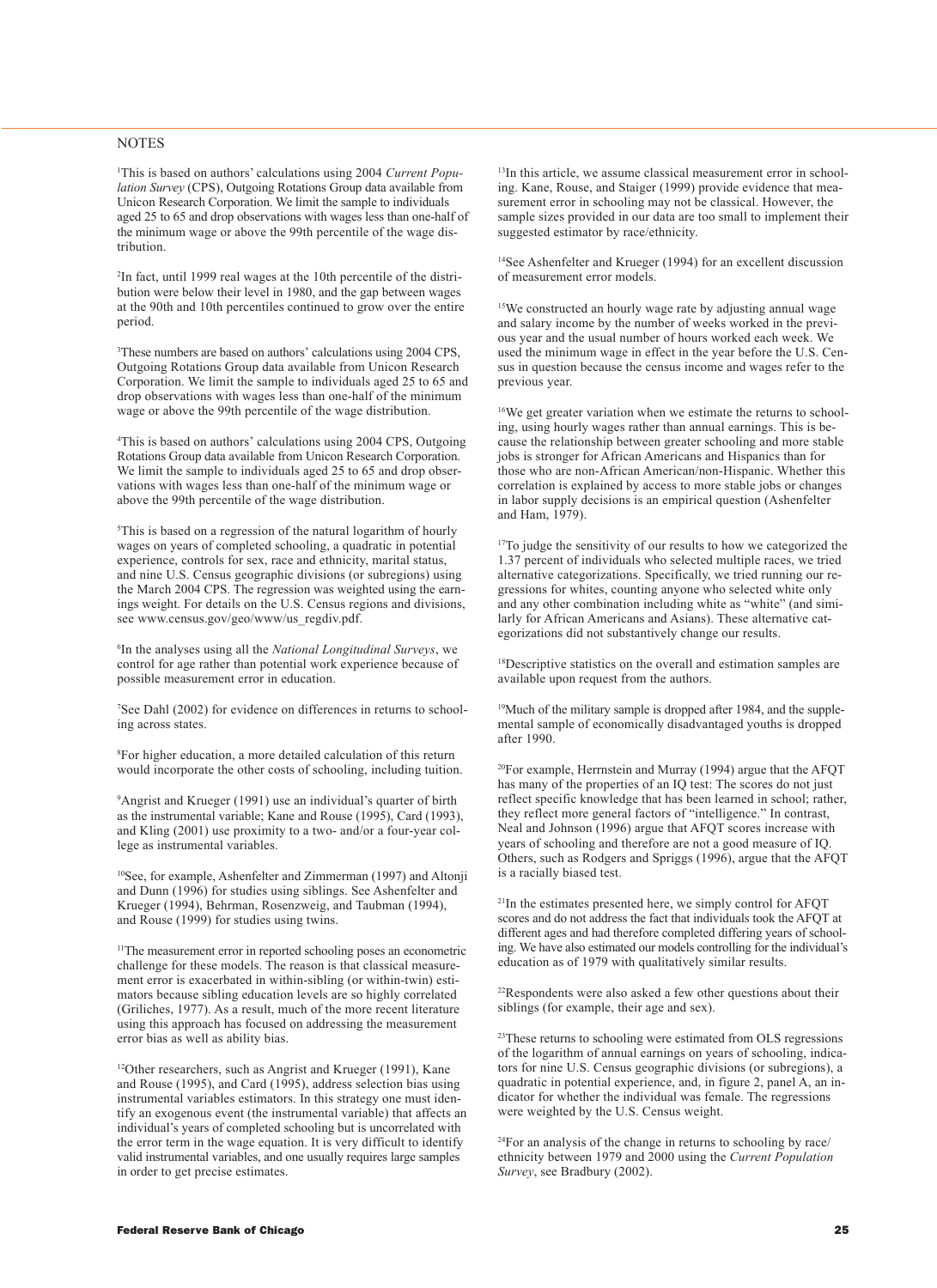25See, for example, Ashenfelter and Rouse (1998).

26In addition, because the sample sizes are so small we cannot estimate the returns to schooling for men and women separately.

<sup>27</sup>These specifications and those using the NLSY79 do not account for possible correlations across individuals within the same household. As a result, the standard errors are likely understated, although allowing for such intra-household correlations makes little difference in the cross-sectional specifications.

28Estimates that include IQ score but include an indicator for IQ score is missing are quite similar to the estimates shown in column 2 of table 2, panel A. The coefficient estimates (standard error in parentheses) are 5.06 (0.25) for the overall sample, 5.93 (0.44) for African Americans, and 4.86 (0.30) for whites.

29The four regions are the Northeast, Midwest, South, and West as defined by the U.S. Census.

30In the cross-sectional specifications, those using clustered standard errors are very similar to those that do not allow for such intra-household correlations; the standard errors for the within-sibling specifications presented in columns 5 and 6 in table 3 are understated by approximately 50 percent.

31As evidence consistent with this explanation, the within-sibling coefficients in column 6 (that control for AFQT scores) decrease the most relative to column 5 (that do not control for AFQT scores) for African Americans. This pattern of results would be expected if the AFQT score controls for other aspects of ability that are not captured by the sibling fixed effect.

<sup>32</sup>In results not presented here, we have also estimated these specifications using annual earnings rather than hourly wages. While the estimated returns to schooling are a little higher, there are no differences by race or ethnicity.

## REFERENCES

**Altonji, Joseph, and Thomas Dunn,** 1996, "The effects of family characteristics on the return to education," *Review of Economics and Statistics*, Vol. 78, No. 4, pp. 692–704.

**Angrist, Joshua D., and Alan Krueger,** 1991, "Does compulsory schooling affect schooling and earnings?," *Quarterly Journal of Economics*, Vol. 106, No. 4, November, pp. 979–1014.

**Ashenfelter, Orley, and John Ham,** 1979, "Education, unemployment, and earnings," *Journal of Political Economy*, Vol. 87, No. 5, Part 2, October, pp. S99–S116.

**Ashenfelter, Orley, and Alan Krueger,** 1994, "Estimating the returns to schooling using a new sample of twins," *American Economic Review*, Vol. 84, December, pp. 1157–1173.

**Ashenfelter, Orley, and Cecilia Elena Rouse,** 2000, "Schooling, intelligence, and income in America," in *Meritocracy and Economic Inequality*, Kenneth Arrow, Samuel Bowles, and Steven Durlauf (eds.), Princeton, NJ: Princeton University Press, pp. 89–117.

**\_\_\_\_\_\_\_\_\_\_,** 1998, "Income, schooling, and ability: Evidence from a new sample of twins," *Quarterly Journal of Economics*, Vol. 113, No. 1, February, pp. 253–284.

**Ashenfelter, Orley, and David Zimmerman,** 1997, "Estimates of the returns to schooling from sibling data: Fathers, sons, and brothers," *Review of Economics and Statistics*, Vol. 79, No. 1, pp. 1–9.

**Barrow, Lisa, and Cecilia Elena Rouse,** 2005, "Do returns to schooling differ by race and ethnicity?," *American Economic Review*, Vol. 95, No. 2, May.

**Becker, Gary S.,** 1967, *Human Capital: A Theoretical and Empirical Analysis, with Special Reference to Education*, New York: Columbia University Press.

**Behrman, Jere R., Mark R. Rosenzweig, and Paul Taubman,** 1994, "Endowments and the allocation of schooling in the family and in the marriage market: The twins experiment," *Journal of Political Economy*, Vol. 102, No. 6, pp. 1131–1174.

**Bradbury, Katharine L.,** 2002, "Education and wages in the 1980s and 1990s: Are all groups moving up together?," *New England Economic Review*, Federal Reserve Bank of Boston, First Quarter, pp. 19–46.

**Card, David,** 2001, "Estimating the return to schooling: Progress on some persistent econometric problems," *Econometrica*, Vol. 69, No. 5, September, pp. 1127–1160.

**\_\_\_\_\_\_\_\_\_\_,** 1995, "Earnings, schooling, and ability revisited," in *Research in Labor Economics*, Solomon Polachek (ed.), Greenwich, CT: JAI Press, pp. 23–48.

**\_\_\_\_\_\_\_\_\_\_,** 1993, "Using geographic variation in college proximity to estimate the return to schooling," National Bureau of Economic Research, working paper, No. 4483, October.